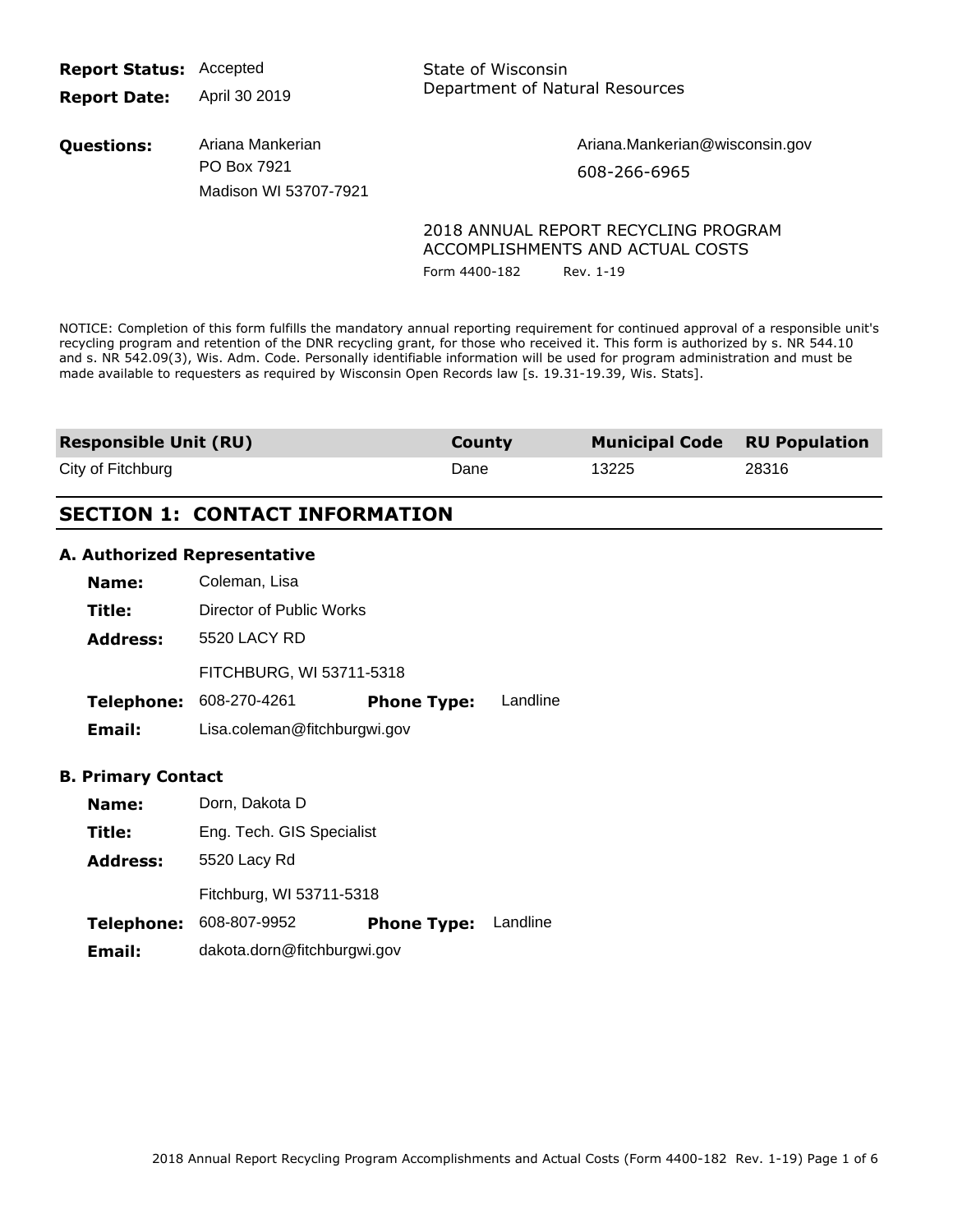# **SECTION 2: EFFECTIVE PROGRAM INFORMATION**

| A. Collection of Recyclables for 1 - 4 Residential Unit Housing - Single Member                                                                                                                                           |                            |                                               |                    |
|---------------------------------------------------------------------------------------------------------------------------------------------------------------------------------------------------------------------------|----------------------------|-----------------------------------------------|--------------------|
| 1. Do you have curbside collection?                                                                                                                                                                                       |                            |                                               | Y                  |
| a) How is curbside service provided?                                                                                                                                                                                      |                            |                                               |                    |
| RU contracts private hauler(s) to provide collection service                                                                                                                                                              |                            |                                               |                    |
| b) What is your primary curbside collection method?                                                                                                                                                                       |                            | Single Stream (all recyclables in one<br>bin) |                    |
| c) How often are recyclables picked up?                                                                                                                                                                                   |                            | Once every other week                         |                    |
| 2. Do you have drop-off center(s)?                                                                                                                                                                                        |                            |                                               | Y                  |
| a) How many total hours is your drop-off center(s) open monthly, on average?                                                                                                                                              |                            |                                               | 360                |
| b) Who operates the drop off center(s)?<br>RU operates drop-off site(s)                                                                                                                                                   |                            |                                               |                    |
| 4. Drop off site list                                                                                                                                                                                                     |                            |                                               |                    |
| <b>Site Name</b>                                                                                                                                                                                                          | <b>Location or Address</b> | <b>City</b>                                   |                    |
| Fitchburg Recycling Drop Off Site                                                                                                                                                                                         | 2373 S. Fish Hatchery Rd   | Fitchburg                                     |                    |
| 5. Do the majority of your residents use curbside or drop off collection for                                                                                                                                              |                            |                                               | Curbside           |
| their recyclables?                                                                                                                                                                                                        |                            |                                               |                    |
| <b>6. Hauler List</b>                                                                                                                                                                                                     |                            |                                               |                    |
| <b>Hauler Name</b>                                                                                                                                                                                                        |                            | <b>C&amp;T</b>                                | <b>Contract</b>    |
| PELLITTERI WASTE SYSTEMS INC                                                                                                                                                                                              |                            | 10931                                         | Municipality(RU)   |
| B. Processing of Recyclables for 1-4 Residential Unit Housing                                                                                                                                                             |                            |                                               |                    |
| 1. List of Materials Recovery Facilities (MRF)                                                                                                                                                                            |                            |                                               |                    |
| <b>Materials Recovery Facility</b>                                                                                                                                                                                        | <b>FID</b>                 |                                               | <b>RU Contract</b> |
| PELLITTERI WASTE SYSTEMS INC                                                                                                                                                                                              |                            | 313001920                                     | Y                  |
| 2. List of Other Processors and End Users                                                                                                                                                                                 |                            |                                               |                    |
| <b>C. Compliance</b>                                                                                                                                                                                                      |                            |                                               |                    |
| 1. A recycling ordinance is required by all RUs in accordance with s. NR<br>544.04(2), Wis. Adm. Code. What is your recycling ordinance number?                                                                           |                            |                                               | $41 - 34$          |
| a) Did you make changes to your recycling ordinance in the previous calendar<br>year?                                                                                                                                     |                            |                                               | N                  |
| b) Ordinance Effective Date<br>2. A Compliance Assurance Plan (CAP) is required by all RUs in accordance with<br>s. NR 544.04(9g), Wis. Adm. Code. Did you make changes to your CAP during<br>the previous calendar year? |                            |                                               | N                  |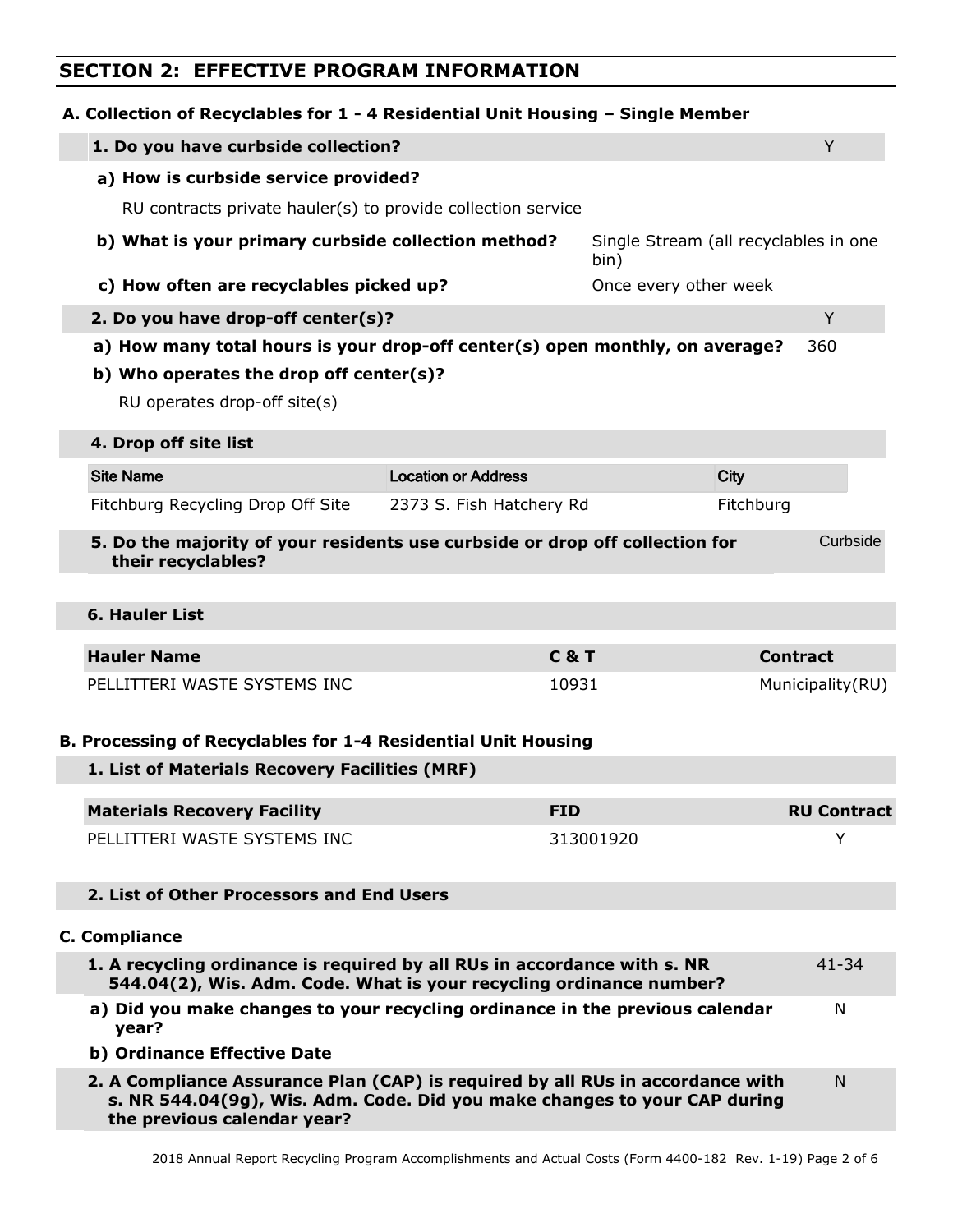# **3. How does your RU ensure compliance with your recycling ordinance at residences with 5 or more units?**

RU staff respond to recycling-related complaints

## **4. How does your RU ensure compliance with your recycling ordinance at non residential facilities and properties (e.g., businesses, stadiums, events, etc.)?**

RU staff respond to recycling-related complaints

# **SECTION 3: ANNUAL PERFORMANCE INFORMATION**

## **A. Compliance & Enforcement**

**1. Compliance and enforcement actions taken**

|                               | <b>Complaints</b><br><b>Received</b> | <b>Warning</b><br><b>Tags</b> | <b>Verbal</b><br><b>Warnings</b> | Written<br><b>Warnings</b> | <b>Inspections</b> | <b>Citations</b> |
|-------------------------------|--------------------------------------|-------------------------------|----------------------------------|----------------------------|--------------------|------------------|
| $ 1$ - 4 units<br>residential | 30                                   | 0                             |                                  | 18                         |                    |                  |
| $5+$ units<br>residential     |                                      |                               | 0                                | 0                          |                    |                  |
| Non-residential<br>(Business) | $\Omega$                             |                               | 0                                | 0                          | 0                  |                  |

## **B. Table 1 Materials and Weights Collected**

# **1. Did your RU collect all of the required NR 544 Table 1 materials?**

# **2. Tonnage of Recyclables Collected**

| <b>Name</b>                                                  | <b>Type</b> | <b>Tonnage</b> |
|--------------------------------------------------------------|-------------|----------------|
| PELLITTERI WASTE SYSTEMS INC                                 | <b>MRF</b>  | 2010.69        |
| Aluminum containers                                          |             | 19.06          |
| Corrugated cardboard                                         |             | 667.24         |
| Foam PS packaging                                            |             | 7.68           |
| Glass containers                                             |             | 358.85         |
| Newspaper                                                    |             | 200.62         |
| Plastic containers $\#1$ & $\#2$                             |             | 86.60          |
| Plastic containers $#3 - #7$                                 |             | 21             |
| Residential mixed paper (includes magazines and office paper |             | 601.72         |
| Steel & bi-metal containers                                  |             | 47.92          |
| Loads Include:                                               |             |                |

Y

| 3. Summary of Compliance with Table 1 Collection Standard |          |
|-----------------------------------------------------------|----------|
| a) Total weight of recyclables collected from residences  | 2.010.69 |
| b) Per capita collection                                  | 142.02   |
| c) Per capita collection standard (Ibs. per capita)       | 106.55   |

Based on the data you provided, you have MET your Table 1 collection standard.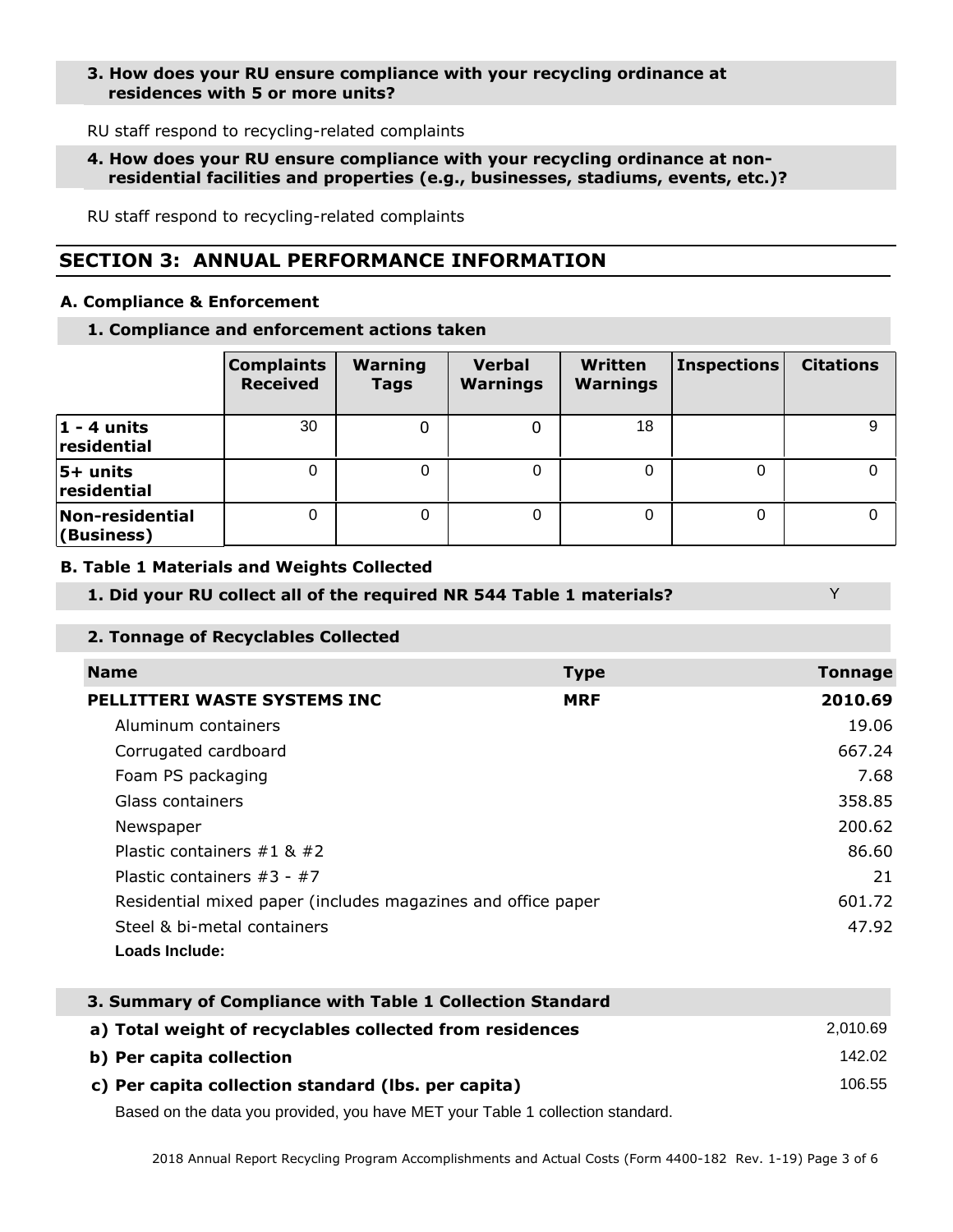# **C. Information on Other Materials Collected From Residents**

# **1. Table 2 Other banned materials collected for recycling from residents**

| <b>Material Name</b>                                                                                             | Weight/ Unit |                  |            |
|------------------------------------------------------------------------------------------------------------------|--------------|------------------|------------|
| Electronics                                                                                                      |              | 27329 Pounds     |            |
| Used lead acid batteries                                                                                         |              | 624 Pounds       |            |
| Used oil                                                                                                         |              | 5460 Gallons     |            |
| Used oil filters                                                                                                 |              | 3350 Pounds      |            |
| Waste tires                                                                                                      |              | 71 Tons          |            |
| Yard waste                                                                                                       |              | 3270 Cubic Yards |            |
| <b>D. Report of Actual Recycling Costs</b>                                                                       |              |                  |            |
| Section 3.D will be blank if you did not have a grant award                                                      |              |                  |            |
|                                                                                                                  |              |                  |            |
| 1. Summary of Costs                                                                                              |              |                  |            |
| a) Total costs of recycling program (Worksheet Line 18, Column E)                                                |              |                  | 455,329.00 |
| b) Total ineligible costs and revenue (Worksheet Line 21, Column E)                                              |              |                  | 5,308.00   |
| c) Total eligible recycling costs (Worksheet Line 22, Column E)                                                  |              |                  | 450,021.00 |
| You have successfully earned your grant. Repayment will not be required                                          |              |                  |            |
| d) Cost (including yard waste) per capita:                                                                       |              |                  | 15.89      |
| 2. Yard Waste Costs and Summary                                                                                  |              |                  |            |
| a) Enter the cost of handling yard waste that is included in line 18,<br>column E of the Acutal Costs worksheet. |              |                  | 59,256.90  |
| b) Cost (excluding yard waste) per capita:                                                                       |              |                  | 13.80      |
| c) Cost (excluding yard waste) per ton:                                                                          |              |                  | 194.34     |
| <b>E. Outreach and Other Program Features</b>                                                                    |              |                  |            |
| 1. What outreach efforts did you undertake in the program year?                                                  |              |                  |            |
| News releases                                                                                                    |              |                  |            |
| Print ads (newspaper, magazines, etc.)                                                                           |              |                  |            |
| Printed publications (flyers, handouts, etc.)                                                                    |              |                  |            |
| Recycling focused event (collections, cleanups, etc.)                                                            |              |                  |            |
| School education program (Green & Healthy Schools, etc.)                                                         |              |                  |            |
| Social media (facebook, twitter, etc.)                                                                           |              |                  |            |
| Web site has recycling info (what to recycle, when, where, and how)                                              |              |                  |            |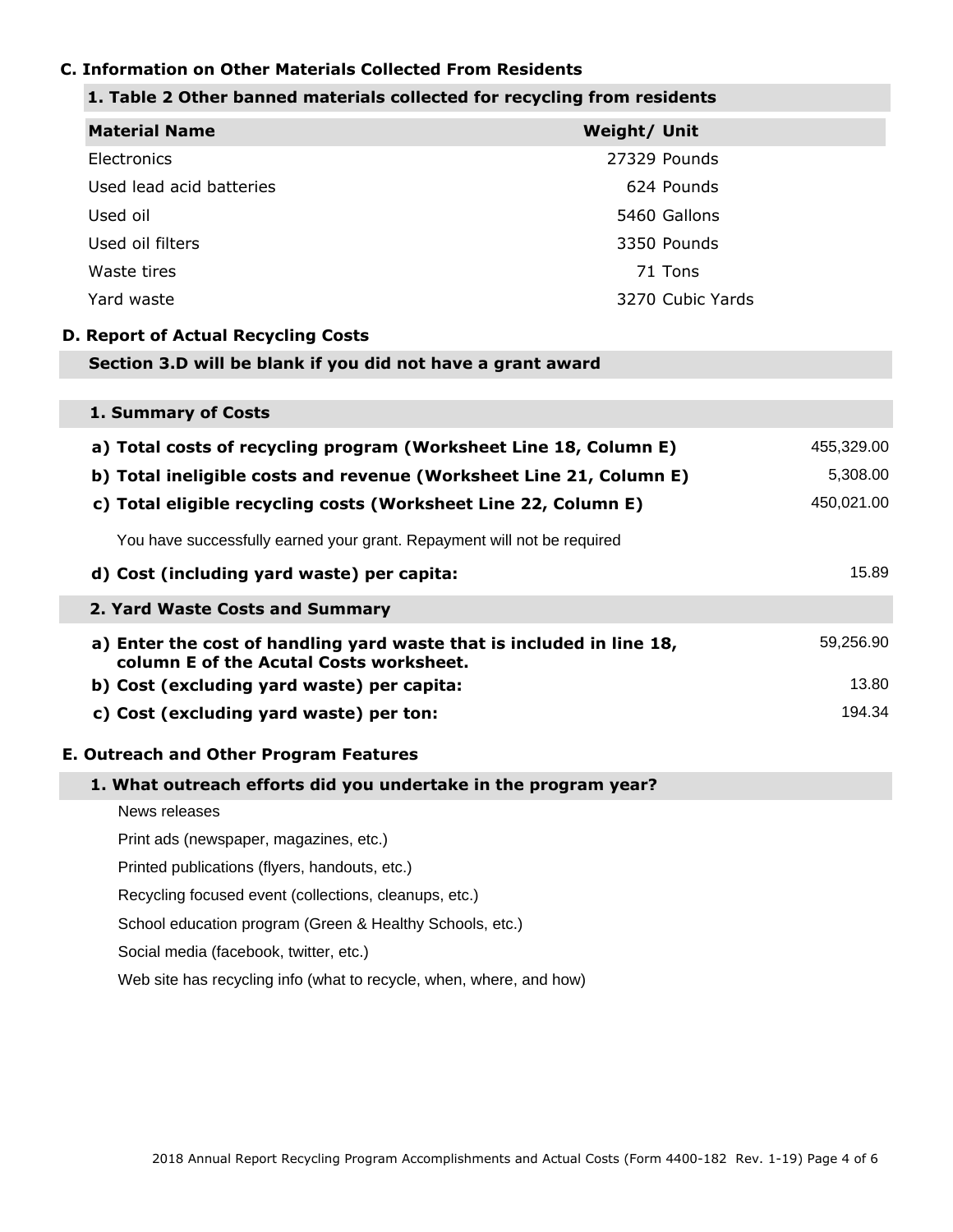# **SECTION 4: CERTIFICATION**

|          | <b>RU Name:</b> City of Fitchburg    | <b>Muni Code: 13225</b>  |      |
|----------|--------------------------------------|--------------------------|------|
| Mail To: | Ariana Mankerian - WA/5              | County:                  | Dane |
|          | PO Box 7921<br>Madison WI 53707-7921 | <b>Population: 28316</b> |      |

# **A. Summary of 2018 Recycling Performance**

| <b>Weight Summary</b>                                                          |            |
|--------------------------------------------------------------------------------|------------|
| Total weight of residential Table 1 materials collected                        | 2,010.69   |
| Per capita collection                                                          | 142.02     |
| Per capita collection standard                                                 | 106.55     |
| Based on the data you provided, you have MET your Table 1 collection standard. |            |
| <b>Cost Summary</b>                                                            |            |
| 2018 Grant Award                                                               | 103,920.54 |
| Net eligible recycling costs                                                   | 450,021.00 |
| Cost per capita including yard waste                                           | 15.89      |
| Yard waste handling costs                                                      | 59,256.90  |
| Cost per capita excluding yard waste                                           | 13.80      |

# **B. Exemption not required**

# **C. Assurances**

A. The responsible unit certifies the program operates in accordance with its Effective Recycling Program Approval or, if there have been changes, the responsible unit has described those changes in this 2018 Annual Report Form.

B. The responsible unit agrees to comply with all applicable provisions of ch. 287, Wis. Stats., and chs. NR 544 and NR 542, Wis. Adm. Code.

C. The responsible unit understands that if it fails to comply with any applicable provision of ch. 287, Wis. Stats., chs. NR 544 Wis. Adm. Code, and NR 542 Wis. Adm. Code, or its Effective Recycling Program Approval, the following may happen:

- \* the responsible unit's Effective Recycling Program approval may be revoked,
- \* the responsible unit may not be allowed to dispose of its solid waste in solid waste disposal and solid waste treatment facilities located in the state of Wisconsin, and
- \* the responsible unit may lose its eligibility for a state recycling grant.

D. The responsible unit certifies that in the management of its solid waste, it has, whenever possible and practical, followed these priorities: 1) the reduction of the amount of solid waste generated; 2) the reuse of solid waste; 3) the recycling of solid waste; 4) the composting of solid waste; 5) the recovery of energy from solid waste; 6) the land disposal of solid waste; and 7) the burning of solid waste without energy recovery.

I hereby acknowledge I am the duly authorized representative of the responsible unit and, to the best of my knowledge and belief, the information contained in this report is correct, true and complete.

# **D. Certification**

# **I have reviewed all sections of this report.**

| Name of Authorized Representative |                          | Signature of Authorized Representative |                                                          | Date Submitted |
|-----------------------------------|--------------------------|----------------------------------------|----------------------------------------------------------|----------------|
| Lisa Coleman                      |                          |                                        |                                                          | 104/26/2019    |
|                                   |                          |                                        |                                                          |                |
| <b>Prepared by:</b>               | Dakota Dorn              |                                        | Dorn, Dakota D                                           |                |
| <b>Confirmation #:</b>            | 170082-T-20190426:090528 |                                        | 608-807-9952<br>5520 Lacy Rd<br>Fitchburg, WI 53711-5318 |                |